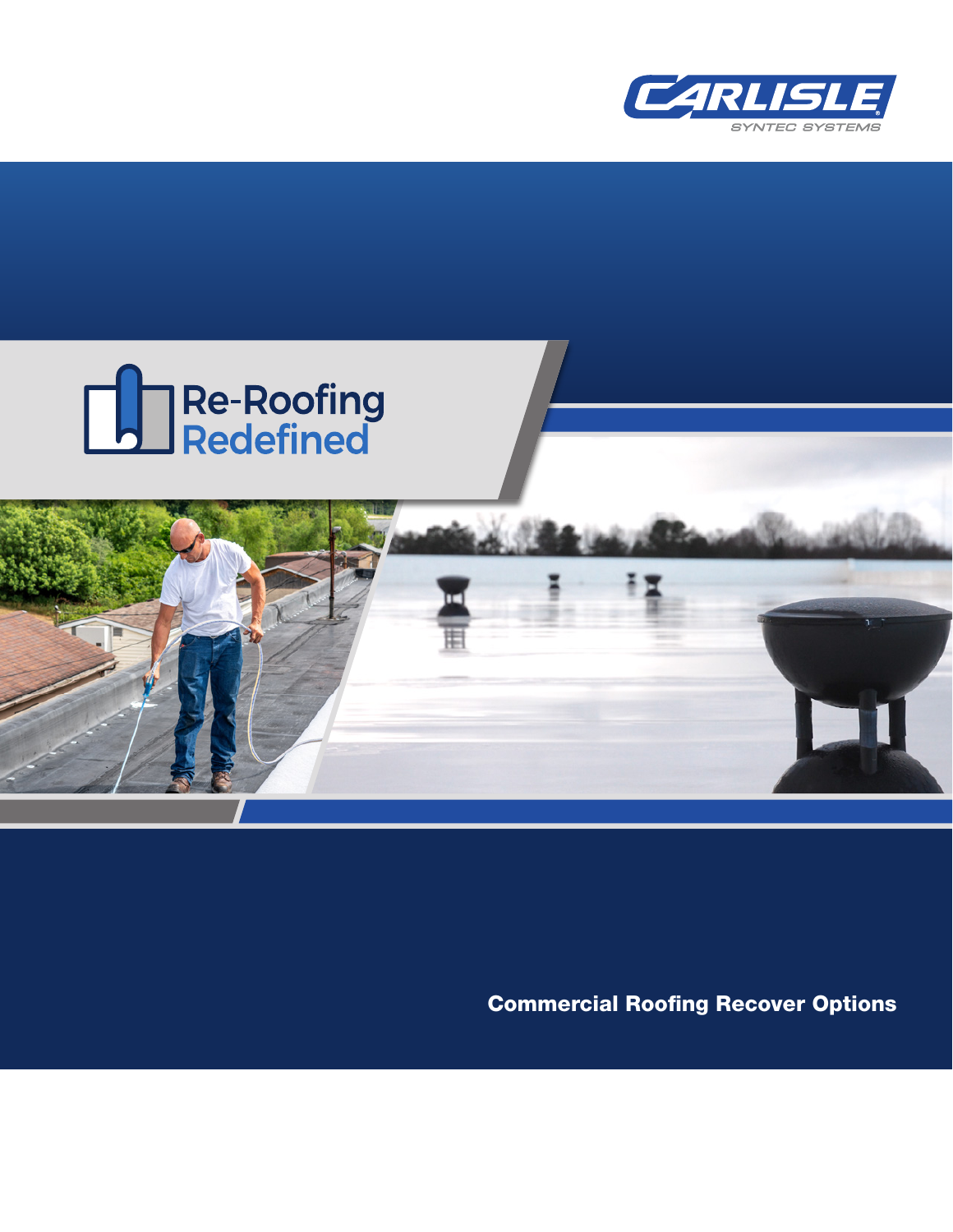## Choose the Roof that is Right For Your Building

**Carlisle understands that every building is different and has unique requirements when it comes to choosing the right replacement roof. This guide is designed to help you easily identify the best recover option based on your existing roof system, your energy requirements, and your budget. Whatever your needs, Carlisle provides a comprehensive offering of products, services, and warranty options.**

| <b>System Options</b>                                                                                               | <b>Existing Roof Type</b>             |                              |                                                 |                    |                                 |            |
|---------------------------------------------------------------------------------------------------------------------|---------------------------------------|------------------------------|-------------------------------------------------|--------------------|---------------------------------|------------|
|                                                                                                                     | <b>Metal</b>                          | Gravel<br><b>Surface BUR</b> | <b>Smooth Surface BUR</b><br>& Modified Bitumen | <b>TPO or EPDM</b> | <b>Ballasted</b><br><b>EPDM</b> | <b>PVC</b> |
| <b>PREMIUM</b>                                                                                                      |                                       |                              |                                                 |                    |                                 |            |
| RapidLock EPDM, TPO, or PVC membrane<br>with new Securshield RL insulation                                          | Up to 20<br>(flute fill required)     | Up to 20                     | Up to 20                                        | Up to 20           | Up to 20                        | Up to 20   |
| Fully Adhered or Mechanically Attached<br>EPDM, TPO, PVC, or FleeceBACK membrane<br>with new polyiso                | Up to 20<br>(flute fill required)     | Up to 20                     | Up to 20                                        | Up to 20           | Up to 20                        | Up to 20   |
| VacuSeal™ EPDM, TPO, or PVC with new<br>EcoStorm VSH™ or approved gypsum cover board                                | Up to 20<br>(flute fill required)     | Up to 20                     | Up to 20                                        | Up to 20           | N/A                             | Up to 20   |
| Induction Welded TPO or PVC with new polyiso<br>insulation                                                          | Up to 20<br>(flute fill required)     | Up to 20                     | Up to 20                                        | Up to 20           | Up to 20                        | Up to 20   |
| <b>STANDARD</b>                                                                                                     |                                       |                              |                                                 |                    |                                 |            |
| Fully Adhered FleeceBACK <sup>®</sup> Membrane<br>(Direct recovery application without new insulation)              | N/A                                   | N/A                          | Up to 20                                        | Up to 20           | N/A                             | N/A        |
| Fully Adhered or Mechanically Attached<br>EPDM, TPO, or PVC with Carlisle SecurShield HD<br>or approved Cover Board | Up to 20 yr.<br>(flute fill required) | Up to 20                     | Up to 20                                        | Up to 20           | Up to 20                        | Up to 20   |
| Induction Welded TPO, or PVC with Carlisle<br>SecurShield <sup>®</sup> HD or approved Cover Board                   | Up to 20 yr.<br>(flute fill required) | Up to 20                     | Up to 20                                        | Up to 20           | Up to 20                        | Up to 20   |
| Induction Welded TPO or PVC (without new<br>insulation)                                                             | N/A                                   | N/A                          | N/A                                             | Up to 15           | N/A                             | N/A        |
| Mechanically Attached TPO, EPDM, or PVC<br>(without new insulation)                                                 | N/A                                   | N/A                          | Up to 15<br>(EPDM & TPO only)                   | Up to 15           | N/A                             | N/A        |
| <b>BASIC</b>                                                                                                        |                                       |                              |                                                 |                    |                                 |            |
| X-Tenda Coat*                                                                                                       | Up to 10                              | N/A                          | Up to 5                                         | Up to 10           | N/A                             | Up to 10   |

Approved Substrates for mechanically attached insulation and membrane include corrugated steel (min. 22 ga), structural concrete, plywood (min. <sup>15</sup>/<sub>2</sub>"), wood plank. Consult Carlisle specifications for full list

For metal roof recovers, mechnically attached systems must be attached through purlins

A minimum of .060 mil EPDM, TPO, or PVC membrane is required for most systems. Consult Carlisle specifications for further details

Puncture and hail warranties may be available when using FleeceBACK membranes, 80 mil TPO and PVC, 60 mil reinforced or 90 mil non-reinforced EPDM membranes.

\*Like all of Carlisle's dependable roofing products, X-Tenda Coat products are backed by industry-leading warranties. Depending on the thickness of the coating application, Carlisle offers 5- and 10-year Material and Limited System Warranties on its X-Tenda Coat systems. Note: System Warranties are only available when coating is applied to a Carlisle roofing system. Please refer to Carlisle's Specifications and Details for complete warranty information.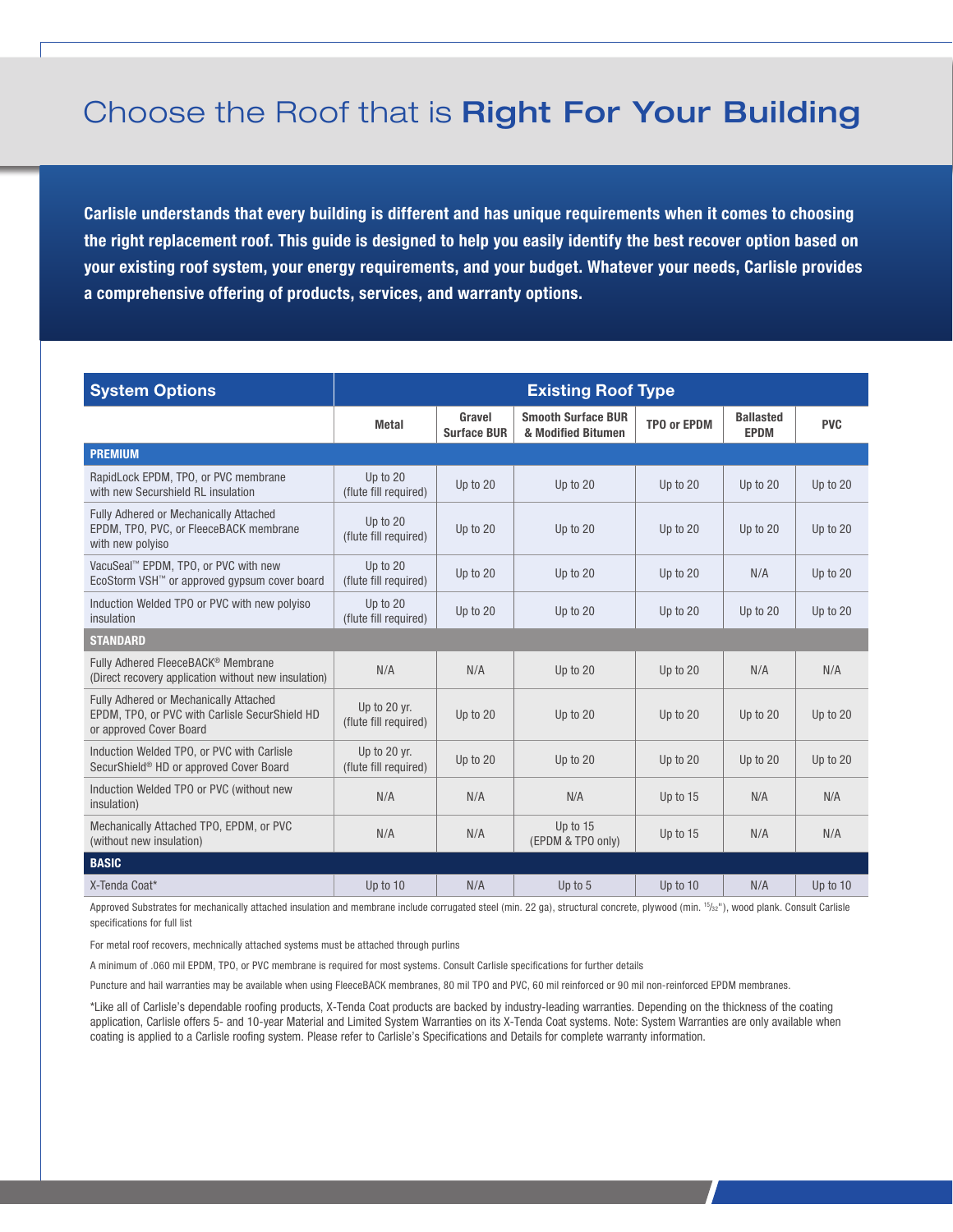



Convenience, value and performance are three critical considerations when it comes to the success of any reroofing project. Carlisle SynTec Systems has designed specific reroofing systems to address all these concerns. Learn about the ideal reroofing products and systems by looking for the Reroofing Redefined logo on Carlisle's website and literature.

**Convenience:** When conducting a reroofing project on an occupied building there are many considerations to ensure minimal disruption and maximum convenience. Fumes and odors, noise level, project timeline, aesthetics, and the ability to maintain normal operations to name a few. Carlisle offers a wide range of products and systems designed with these considerations in mind.

**Value:** From installed cost to energy efficiency, maintenance cost and overall environmental impact, the value of a new roofing system from Carlisle takes many factors into consideration. As the leading manufacturer of low-slope roofing products and with more system options than any competitor, Carlisle can outline how different solutions can provide the value that is most important to any customer.

**Performance:** With warranty options from 10-30 years, 55 to 120 mph, and options to include hail and accidental puncture coverage, Carlisle can design a reroofing system that provides the resistance to the elements required to keep your roofing system performing for decades. A building's roofing system plays a major role in the energy efficiency and resiliency of that building. Carlisle has designed numerous reroofing solutions to maximize performance in any environmental conditions.

## RE-ROOFING DESIGN CONSIDERATIONS

Re-roofing over an old roofing system can save considerable time and labor. However, you must consider all options, including a complete tear-off of the old roofing system when necessary. Always consult a roofing design professional to discuss your options. It's also important to contact an engineering professional to ensure the building and roof structure are not overloaded by adding new material or making alterations to the roofing system. Additional re-roofing considerations include:

- » If wet or damaged insulation is present, it should always be removed and replaced during re-roofing.
- » Always check local and state energy codes to determine whether it is necessary to add insulation to a roofing system to meet minimum LTTR values.
- » Always consult local and state building code requirements to ensure the design of a new roof meets all requirements.
- » Consider using a rigid coverboard or FleeceBACK membrane to prevent punctures or in hail-prone regions.
- » Design with future use in mind, including the potential installation of solar energy systems or amenity space like roof gardens and paver systems.